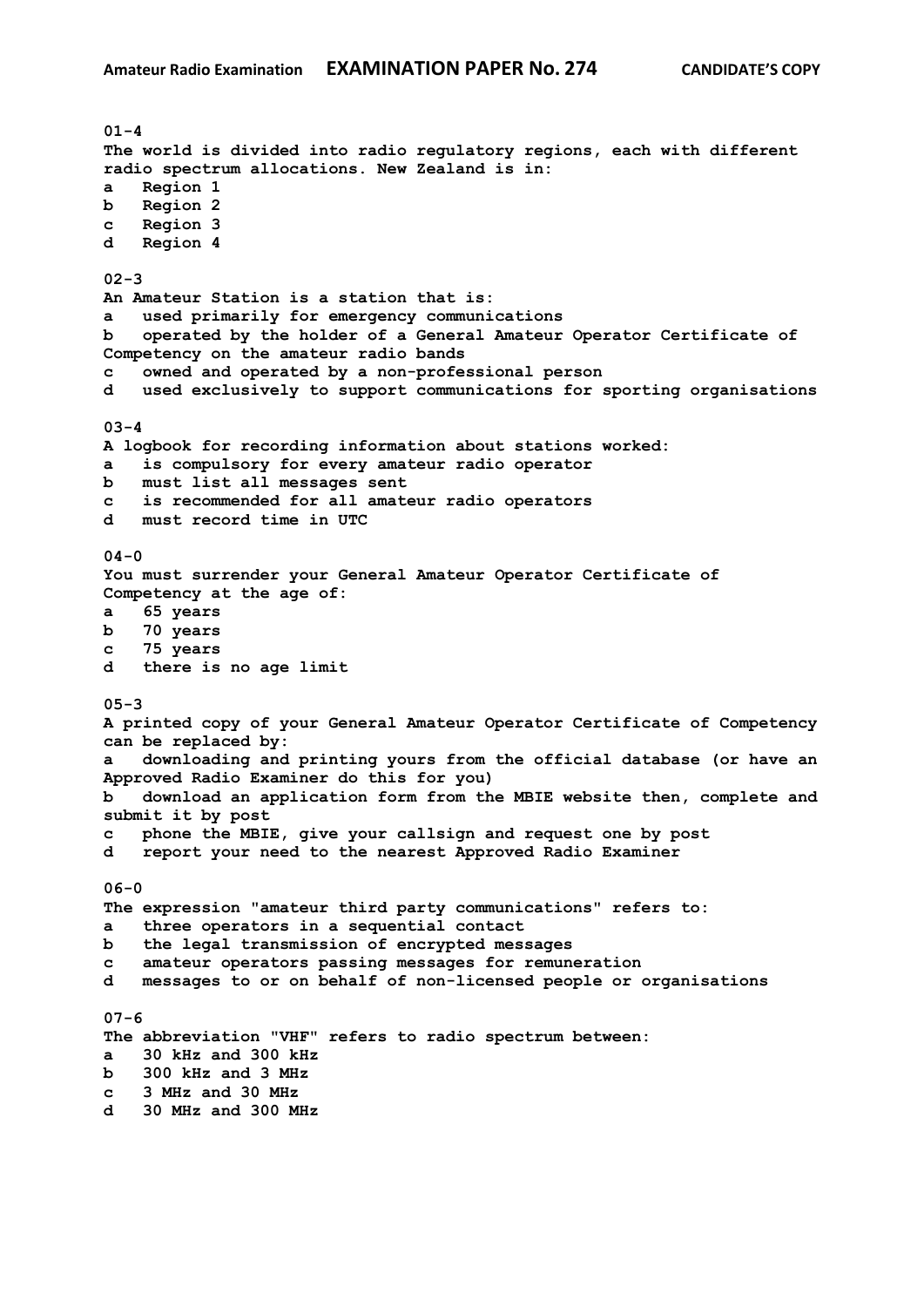**08-7 In New Zealand, the "2 metre band" frequency limits are: a 144 to 149 MHz b 144 to 148 MHz c 146 to 148 MHz d 144 to 150 MHz 09-7 The following band is an exclusive primary allocation for New Zealand amateur radio operators: a 21 to 21.45 MHz b 10.1 to 10.15 MHz c 146 to 148 MHz d 3.5 to 3.9 MHz 10-4 An electric current passes through a wire and produces around the wire: a nothing b an electric field c an electrostatic field d a magnetic field 11-7 Four good electrical insulators are: a glass, air, plastic, porcelain b plastic, rubber, wood, carbon c glass, wood, copper, porcelain d paper, glass, air, aluminium 12-9 The unit of resistance is the: a ohm b farad c watt d resistor 13-0 The voltage across a resistor carrying current can be calculated using the formula: a E = I + R [voltage equals current plus resistance] b E = I - R [voltage equals current minus resistance] c E = I x R [voltage equals current times resistance] d E = I / R [voltage equals current divided by resistance] 14-7 The ohm is the unit of: a supply voltage b electrical resistance c electrical pressure d current flow 15-9 A dry cell has an open circuit voltage of 1.5 volt. When supplying a large current, the voltage drops to 1.2 volt. This is due to the cell's: a voltage capacity b internal resistance c electrolyte becoming dry d current capacity**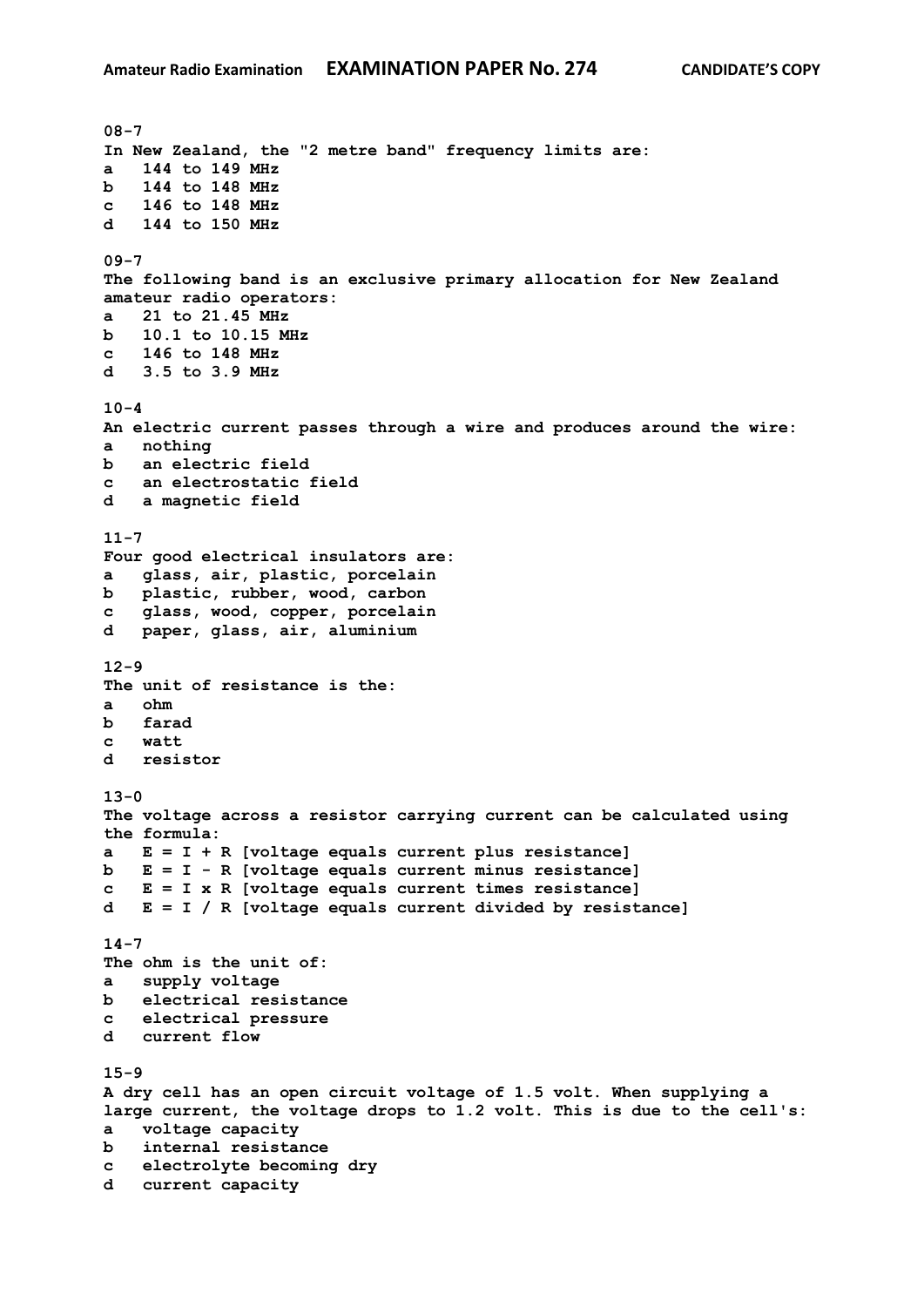**16-7 The total resistance of four 68 ohm resistors wired in parallel is: a 12 ohm b 17 ohm c 34 ohm d 272 ohm 17-1 Two resistors are in parallel. Resistor A carries twice the current of resistor B, which means that: a B has half the resistance of A b A has half the resistance of B c the voltage across A is twice that across B d the voltage across B is twice that across B 18-4 The current in a 100 kilohm resistor is 10 mA. The power dissipated is: a 1 watt b 100 watt c 10,000 watt d 10 watt 19-5 Three 18 ohm resistors are connected in parallel across a 12 volt supply. The total power dissipation of the resistor load is: a 3 watt b 18 watt c 36 watt d 24 watt 20-6 One megahertz is equal to: a 0.0001 Hz b 1000 kHz c 100 kHz d 10 Hz 21-8 The reactance of an inductor increases as the: a frequency decreases b frequency increases c applied voltage increases d applied voltage decreases 22-1 Two 20 uH inductances are connected in series. The total inductance is: a 10 uH b 20 uH c 40 uH d 80 uH**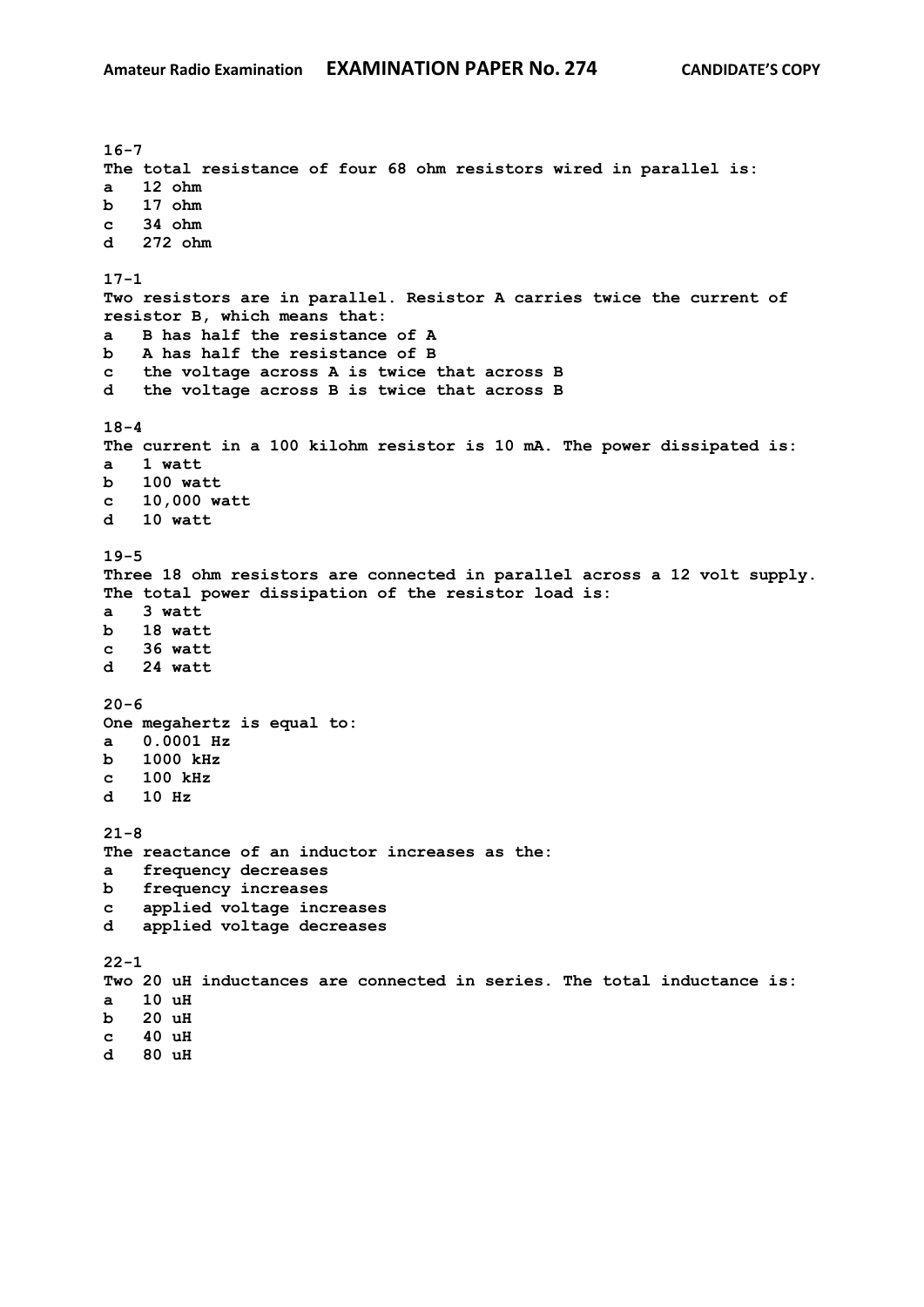**23-4 An earth wire should be connected to the metal chassis of a mainsoperated power supply, to ensure that if a fault develops, the chassis: a does not develop a high voltage with respect to the phase lead b does not develop a high voltage with respect to earth c becomes a conductor to bleed away static charge d provides a path to ground in case of lightning strikes 24-6 The type of rectifier diode found most often in power supplies is: a lithium b silicon c germanium d copper oxide 25-8 The two basic types of field effect transistors are: a NPN and PNP b n-channel and p-channel c germanium and silicon d inductive and capacitive 26-7 The electrode that is usually a cylinder of wire mesh in a thermionic valve is the: a filament (heater) b grid c cathode d anode 27-4 When measuring the current drawn by a light bulb from a DC supply, the meter will act in circuit as: a a low value resistance b an insulator c a perfect conductor d an extra current drain 28-2 An amplifier has a gain of 40 dB. Assuming the same impedances, the ratio of the rms output voltage to the rms input voltage is: a 100 b 20 c 40 d 400 29-1 In your HF station, this is the most useful for determining the effectiveness of the antenna system: a SWR bridge b antenna switch c linear amplifier d dummy load**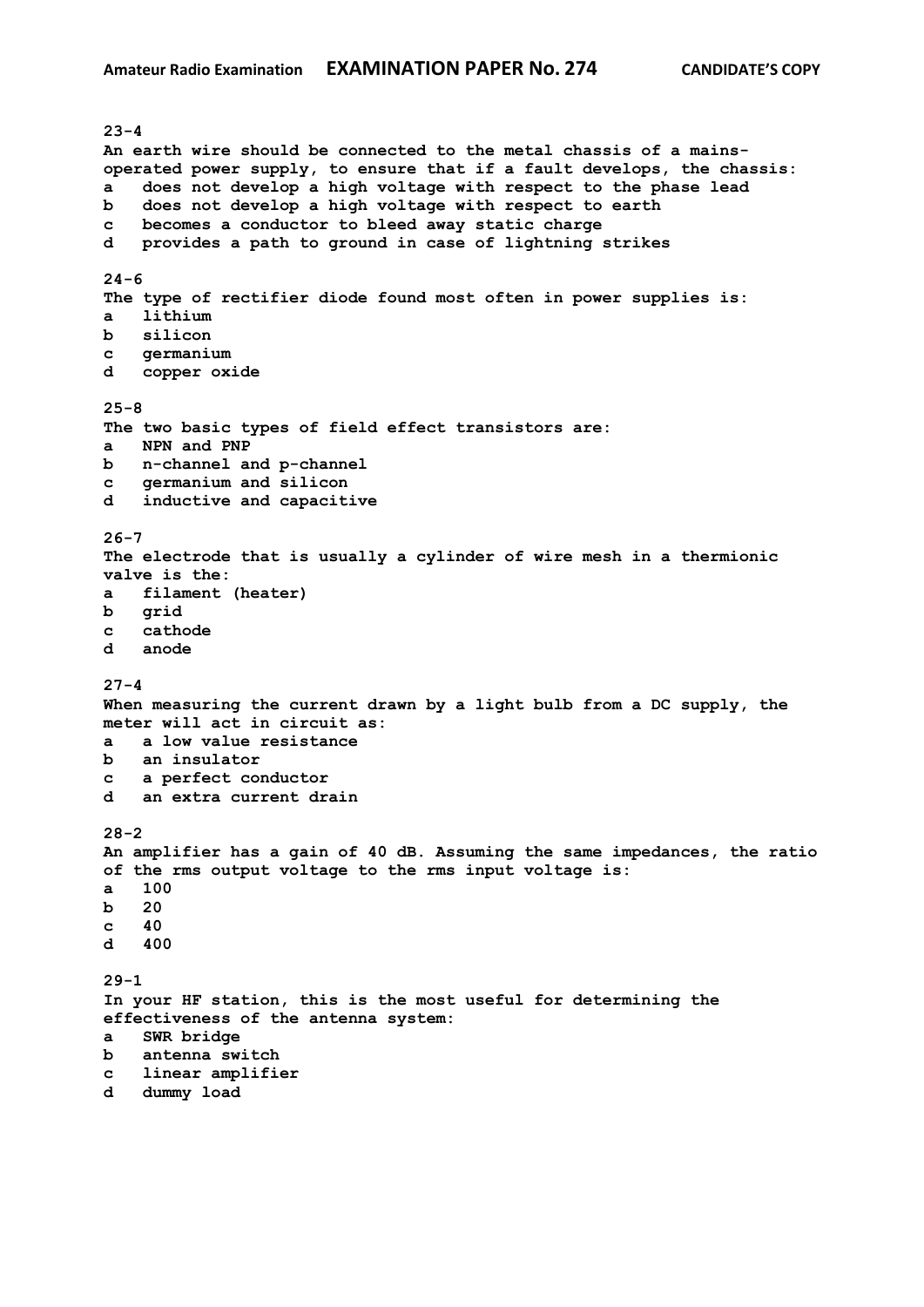**30-1 In a frequency modulation receiver, this is in between the antenna and the mixer: a the audio frequency amplifier b the radio frequency amplifier c the high frequency oscillator d the intermediate frequency amplifier 31-8 In a single sideband and CW receiver, this is connected to the output of the product detector: a the intermediate frequency amplifier b the high frequency oscillator c the radio frequency amplifier d the audio frequency amplifier 32-5 The ability of a receiver to separate signals close in frequency is called its: a noise figure b selectivity c sensitivity d bandwidth 33-6 A 7 MHz signal and a 16 MHz oscillator are applied to a mixer stage. The output will contain the input frequencies and: a 8 and 9 MHz b 7 and 9 MHz c 9 and 23 MHz d 3.5 and 9 MHz 34-9 A receiver squelch circuit: a automatically keeps the audio output at maximum level b silences the receiver speaker during periods of no received signal c provides a noisy operating environment d is not suitable for pocket-size receivers 35-0 A communications receiver provides a choice of four IF bandpass filters installed in it, one at 250 Hz, one at 500 Hz, one at 2.4 kHz, and one at 6 kHz. If you were listening to a single sideband transmission, you would use: a 250 Hz b 6 kHz c 500 Hz d 2.4 kHz 36-2 The primary source of noise that can be heard in a UHF band receiver with its antenna connected is: a detector noise b atmospheric noise c man-made noise d receiver front-end noise**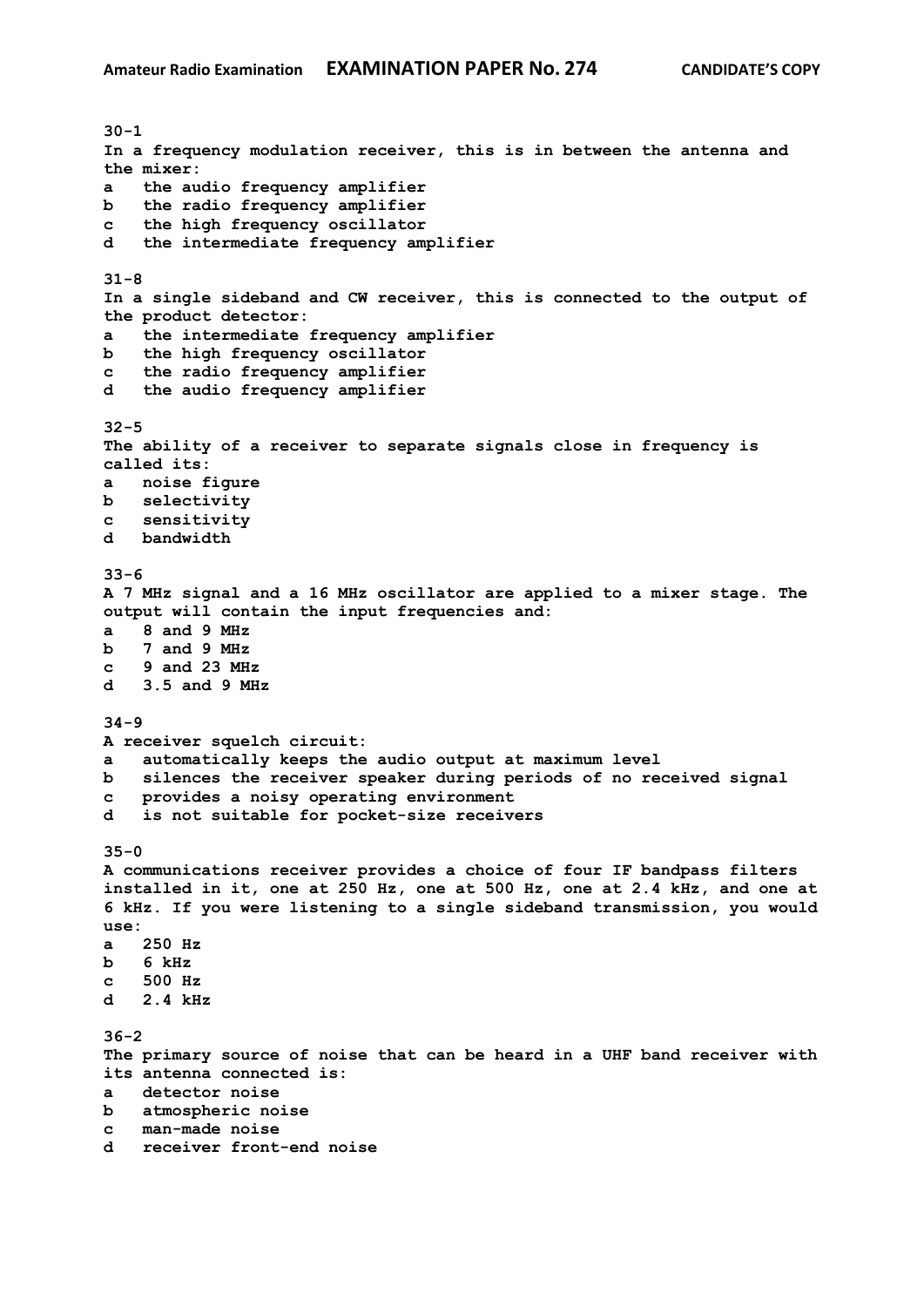**37-5 In an elementary frequency modulation transmitter, this is located between the frequency multiplier and the antenna: a power amplifier b modulator c speech amplifier d oscillator 38-7 In a single sideband transmitter, the output of the variable frequency oscillator is connected to the: a mixer b antenna c balanced modulator d linear amplifier 39-7 The process of modulation allows: a information to be removed from a carrier b information to be impressed on to a carrier c voice and Morse code to be combined d none of these 40-5 Harmonics produced in an early stage of a transmitter may be reduced in a later stage by: a increasing the signal input to the final stage b using tuned circuit coupling between stages c using FET power amplifiers d using larger value coupling capacitors 41-0 Harmonics are to be avoided because they: a cause damage to amateur equipment b make your signal unreadable at other stations on that band c cause possible interference to other users of that band d cause possible interference to services using other bands 42-5 The capacitor value best suited for filtering the output of a 12 volt 1 amp DC power supply is: a 100 pF b 10,000 uF c 10 nF d 100 nF 43-4 The regulator device in a power supply could consist of: a four silicon power diodes in a regulator configuration b two silicon power diodes and a centre-tapped transformer c a single silicon power diode connected as a half-wave rectifier d a three-terminal regulator chip**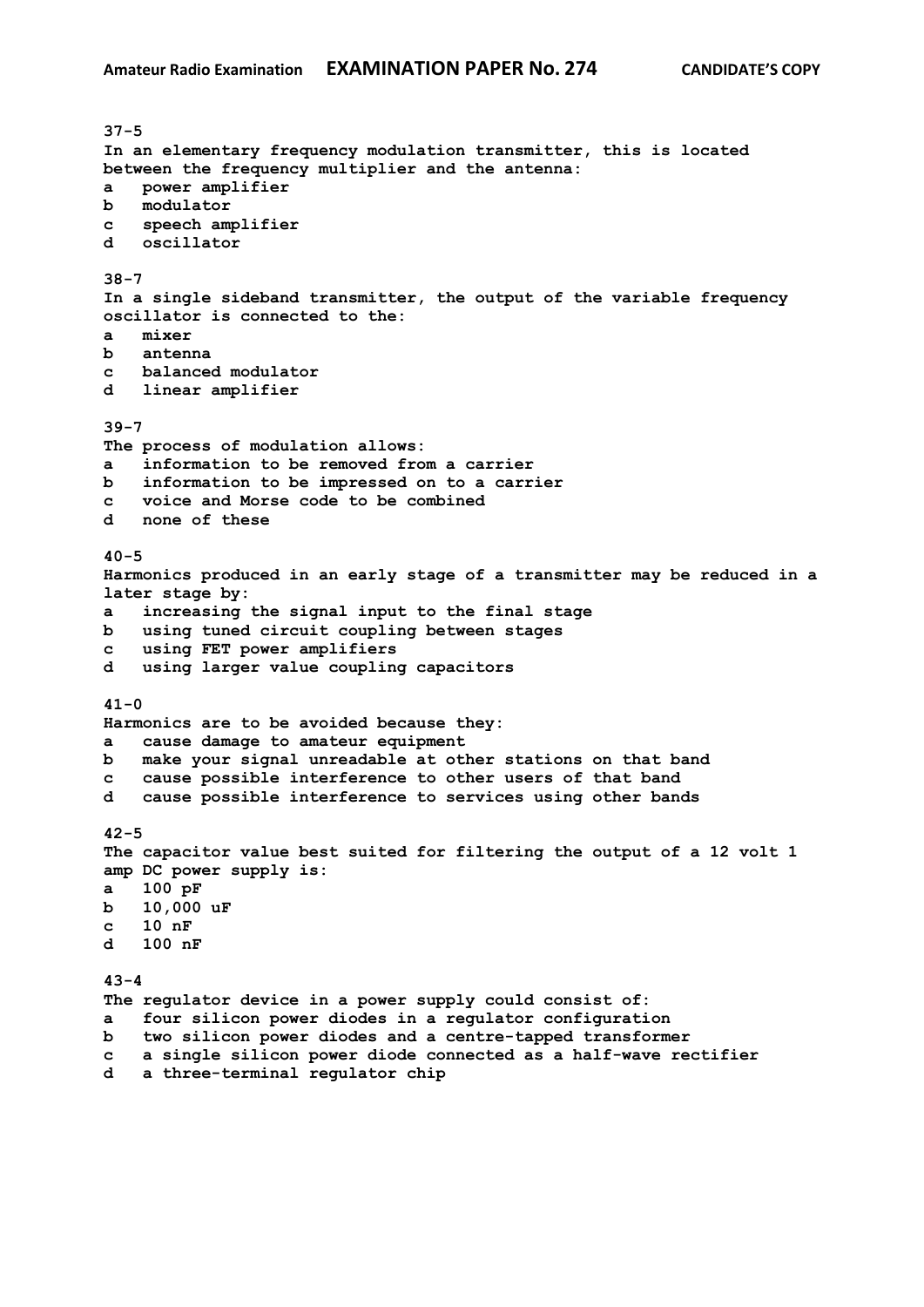**44-1 The following phonetic code is correct for the callsign "ZL2KMJ": a zulu lima two kilowatt mac jamboree b zulu lima two kilo mike juliet c zanzibar london two kilo mike japan d zulu lima two kilowatt montreal japan 45-2 "Break-in keying" means: a unauthorised entry has resulted in station equipment disappearing b temporary emergency operating c key-down changes the station to transmit, key-up to receive d the other station's keying is erratic 46-4 The "RIT" control on a transceiver: a reduces interference on the transmission b changes the frequency of the transmitter section without affecting the frequency of the receiver section c changes the frequency of the receiver section without affecting the frequency of the transmitter section d changes the transmitting and receiver frequencies by the same amount 47-8 The signal "QSY?" means: a shall I relay to .... ? b shall I increase transmitter power? c shall I transmit on another frequency? d is my signal fading? 48-8 A damaged antenna or feedline attached to the output of a transmitter will present an incorrect load resulting in: a the driver stage not delivering power to the final b the output tuned circuit breaking down c loss of modulation in the transmitted signal d excessive heating or protection shut-down in the transmitter output stage 49-2 A result of standing waves on a non-resonant transmission line is: a maximum transfer of energy to the antenna from the transmitter b perfect impedance match between transmitter and feedline c lack of radiation from the transmission line d reduced transfer of RF energy to the antenna 50-2 The shortest "active" element of a Yagi antenna is the: a boom b reflector c director(s) d driven element**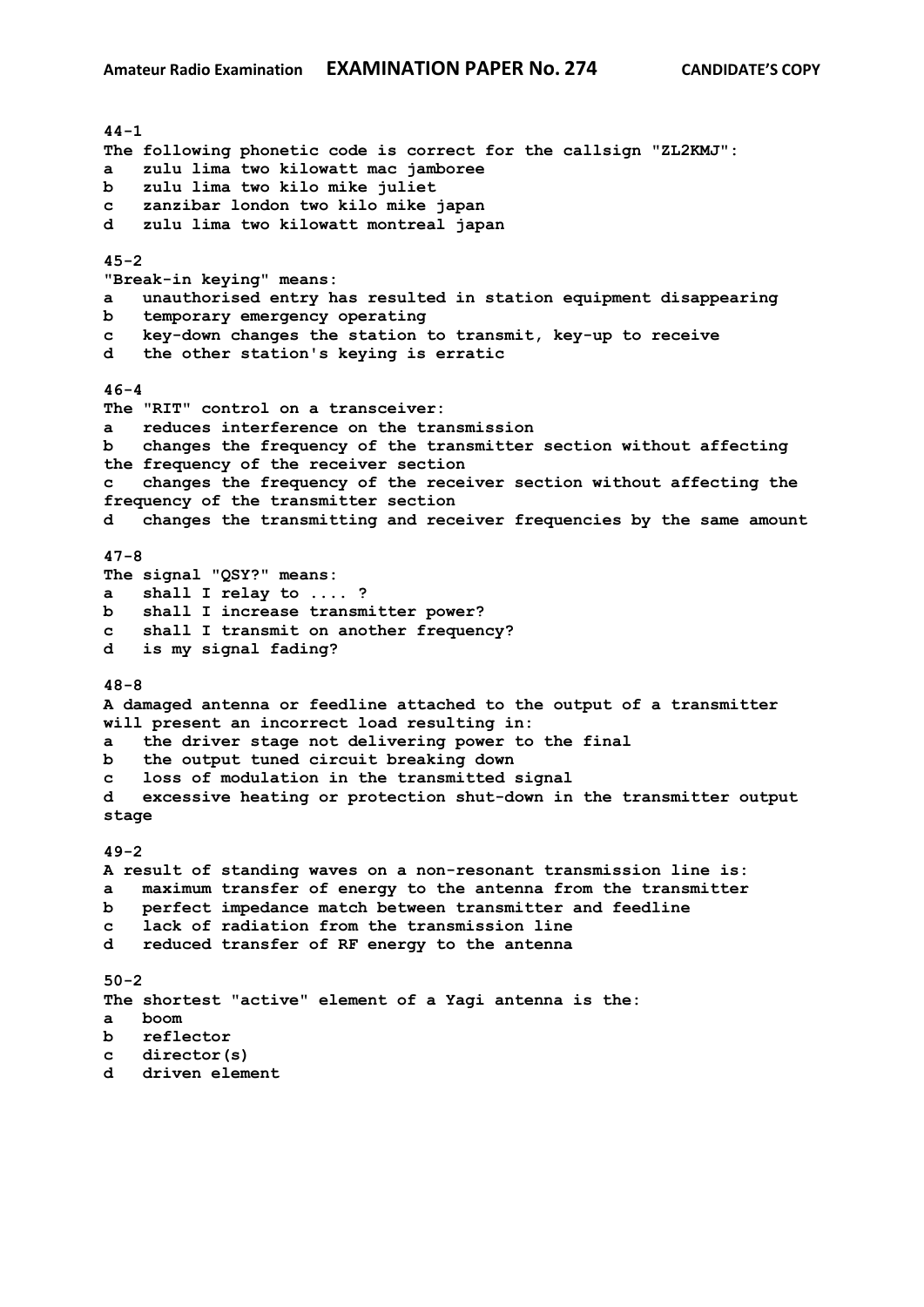**51-6 The effect of adding a series inductance to an antenna is to: a increase the resonant frequency b have no change on the resonant frequency c have little effect d decrease the resonant frequency 52-0 A radio wave with a frequency of 3.8 MHz has a wavelength of: a 78.94cm b 7894m c 789.4m d 78.94m 53-7 The main reason why many VHF base and mobile antennas in amateur use are 5/8 of a wavelength long is that: a most of the energy is radiated at a low angle b it is easy to match the antenna to the transmitter c it is a convenient length on VHF d the angle of radiation is high giving excellent local coverage 54-0 A "skip zone" is: a the distance between the antenna and where the refracted wave first returns to earth b the distance between any two refracted waves c a zone caused by lost sky waves d the distance between the far end of the ground wave and where the refracted wave first returns to earth 55-7 A variation in received signal strength caused by slowly changing differences in path lengths is called: a fading b absorption c fluctuation d path loss 56-1 The MUF for a given radio path is the: a maximum usable frequency b mean of the maximum and minimum usable frequencies c minimum usable frequency d mandatory usable frequency 57-8 When someone in the neighbourhood complains of TVI, it is wise to: a deny all responsibility b immediately blame the other equipment c check your log to see if it coincides with your transmissions d inform all the other neighbours**